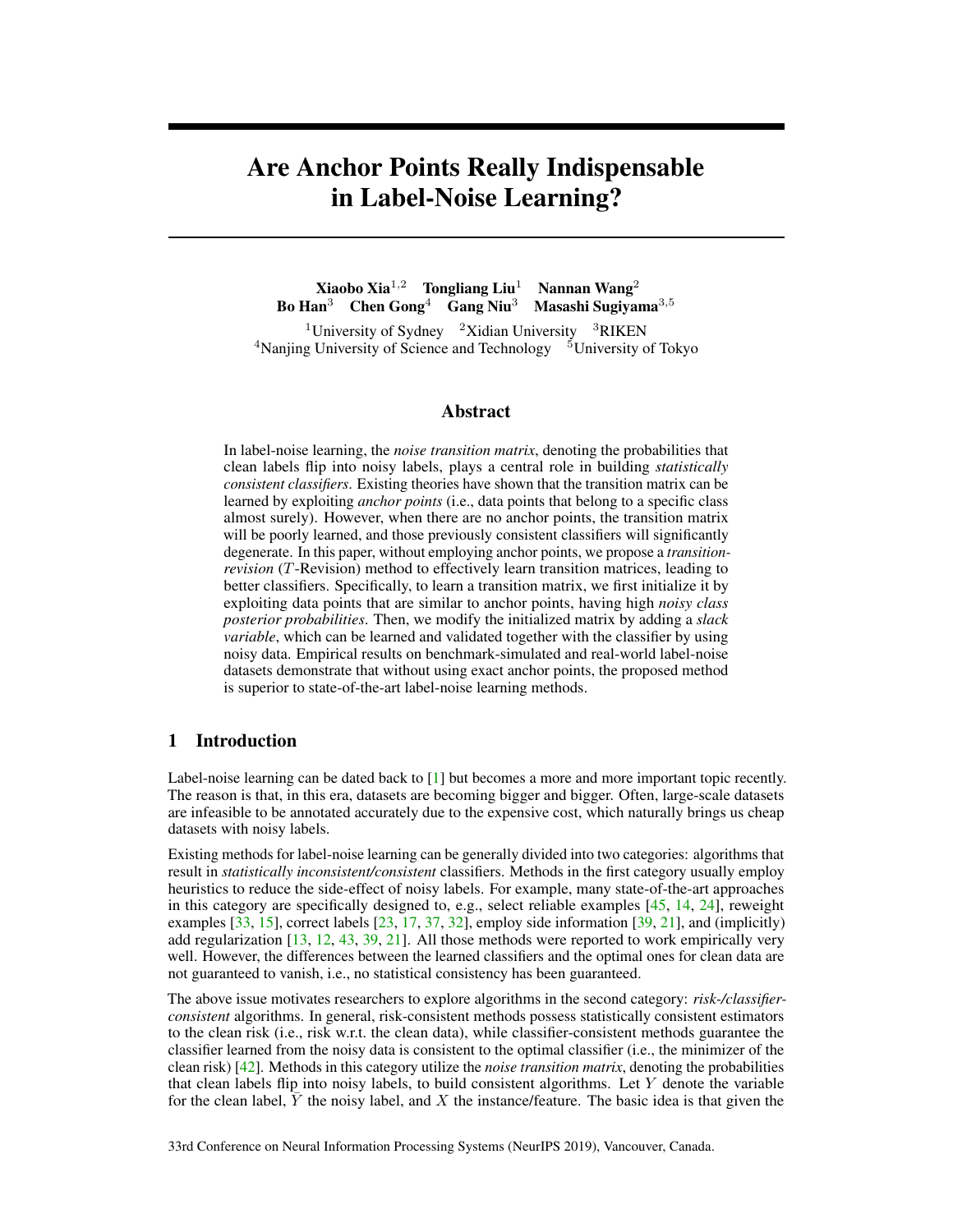*noisy class posterior probability*  $P(\bar{Y}|X=x) = [P(\bar{Y}=1|X=x), \ldots, P(\bar{Y}=C|X=x)]^{\top}$ (which can be learned using noisy data) and the transition matrix  $T(X = x)$  where  $T_{ij}(X = x) =$  $P(\bar{Y} = j|Y = i, X = x)$ , the *clean class posterior probability*  $P(Y|X = x)$  can be inferred, i.e.,  $P(Y|X = x) = (T(X = x)^{\top})^{-1}P(\bar{Y}|X = x)$ . For example, loss functions are modified to ensure risk consistency, e.g., [\[49,](#page-11-5) [17,](#page-10-3) [22,](#page-10-6) [29,](#page-10-7) [35,](#page-10-8) [26\]](#page-10-9); a noise adaptation layer is added to deep neural networks to design classifier-consistent deep learning algorithms  $[9, 30, 38, 47]$  $[9, 30, 38, 47]$  $[9, 30, 38, 47]$  $[9, 30, 38, 47]$  $[9, 30, 38, 47]$  $[9, 30, 38, 47]$  $[9, 30, 38, 47]$ . Those algorithms are strongly theoretically grounded but heavily rely on the success of learning transition matrices.

Given risk-consistent estimators, one stream to learn the transition matrix is the *cross-validation* method (using only noisy data) for binary classification  $[26]$ . However, it is prohibited for multi-class problems as its computational complexity grows exponentially to the number of classes. Besides, the current risk-consistent estimators involve the inverse of the transition matrix, making tuning the transition matrix inefficient and also leading to performance degeneration [\[30\]](#page-10-10), especially when the transition matrix is non-invertible. Independent of risk-consistent estimators, another stream to learn the transition matrix is closely related to *mixture proportion estimation* [\[40\]](#page-11-8). A series of assumptions [\[36,](#page-10-11) [22,](#page-10-6) [35,](#page-10-8) [31\]](#page-10-12) were proposed to efficiently learn transition matrices (or mixture parameters) by only exploiting the noisy data. All those assumptions require anchor points, i.e., instances belonging to a specific class with probability exactly one or close to one. Nonetheless, without anchor points, the transition matrix could be poorly learned, which will degenerate the accuracies of existing consistent algorithms.

Therefore, in this paper, to handle the applications where the anchor-point assumptions are violated [\[46,](#page-11-9) [41\]](#page-11-10), we propose a *transition-revision* (*T*-Revision) method to effectively learn transition matrices, leading to better classifiers. In a high level, we design a deep-learning-based risk-consistent estimator to tune the transition matrix accurately. Specifically, we first initialize the transition matrix by exploiting examples that are similar to anchor points, namely, those having high estimated *noisy class posterior probabilities*. Then, we modify the initial matrix by adding a *slack variable*, which will be learned and validated together with the classifier by using noisy data only. Note that given true transition matrix, the proposed estimator will converge to the classification risk w.r.t. clean data by increasing the size of noisy training examples. Our heuristic for tuning the transition matrix is that a favorable transition matrix would make the classification risk w.r.t. clean data small. We empirically show that the proposed *T*-Revision method will enable tuned transition matrices to be closer to the ground truths, which explains why *T*-Revision is much superior to state-of-the-art algorithms in classification.

The rest of the paper is organized as follows. In Section [2](#page-1-0) we review label-noise learning with anchor points. In Section [3,](#page-2-0) we discuss how to learn the transition matrix and classifier without anchor points. Experimental results are provided in Section [4.](#page-5-0) Finally, we conclude the paper in Section [5.](#page-8-0)

## <span id="page-1-0"></span>2 Label-Noise Learning with Anchor Points

In this section, we briefly review label-noise learning when there are anchor points.

**Preliminaries** Let *D* be the distribution of a pair of random variables  $(X, Y) \in \mathcal{X} \times \{1, 2, \ldots, C\}$ , where the feature space  $\mathcal{X} \subseteq \mathbb{R}^d$  and *C* is the size of label classes. Our goal is to predict a label *y* for any given instance  $x \in \mathcal{X}$ . However, in many real-world classification problems, training examples drawn independently from distribution *D* are unavailable. Before being observed, their true labels are independently flipped and what we can obtain is a noisy training sample  $\{(X_i, \overline{Y}_i)\}_{i=1}^n$ , where *Y* denotes the noisy label. Let *D* be the distribution of the noisy random variables  $(X, Y) \in$  $\mathcal{X} \times \{1, 2, ..., C\}.$ 

**Transition matrix** The random variables  $\bar{Y}$  and  $Y$  are related through a *noise transition matrix*  $T \in [0,1]^{C \times C}$  [\[8\]](#page-9-6). Generally, the transition matrix depends on instances, i.e.,  $T_{ij} (X = x) = P(\overline{Y} = x)$  $j|Y = i, X = x$ ). Given only noisy examples, the *instance-dependent* transition matrix is *nonidentifiable* without any additional assumption. For example,  $P(\bar{Y} = j | X = x) = \sum_{i=1}^{C} T_{ij} (X = y)$  $f(x)P(Y = i|X = x) = \sum_{i=1}^{C} T'_{ij}(X = x)P'(Y = i|X = x)$  are both valid, when  $T'_{ij}(X = x) =$  $T_{ij}(X = x)P(Y = i|X = x)/P'(\bar{Y} = i|X = x)$ . In this paper, we study the *class-dependent* and *instance-independent* transition matrix, i.e.,  $P(\overline{Y} = j | Y = i, X = x) = P(\overline{Y} = j | Y = i)$ , which is identifiable under mild conditions and on which the vast majority of current methods focus [\[14,](#page-9-1) [13,](#page-9-3) [30,](#page-10-10) [29,](#page-10-7) [26\]](#page-10-9).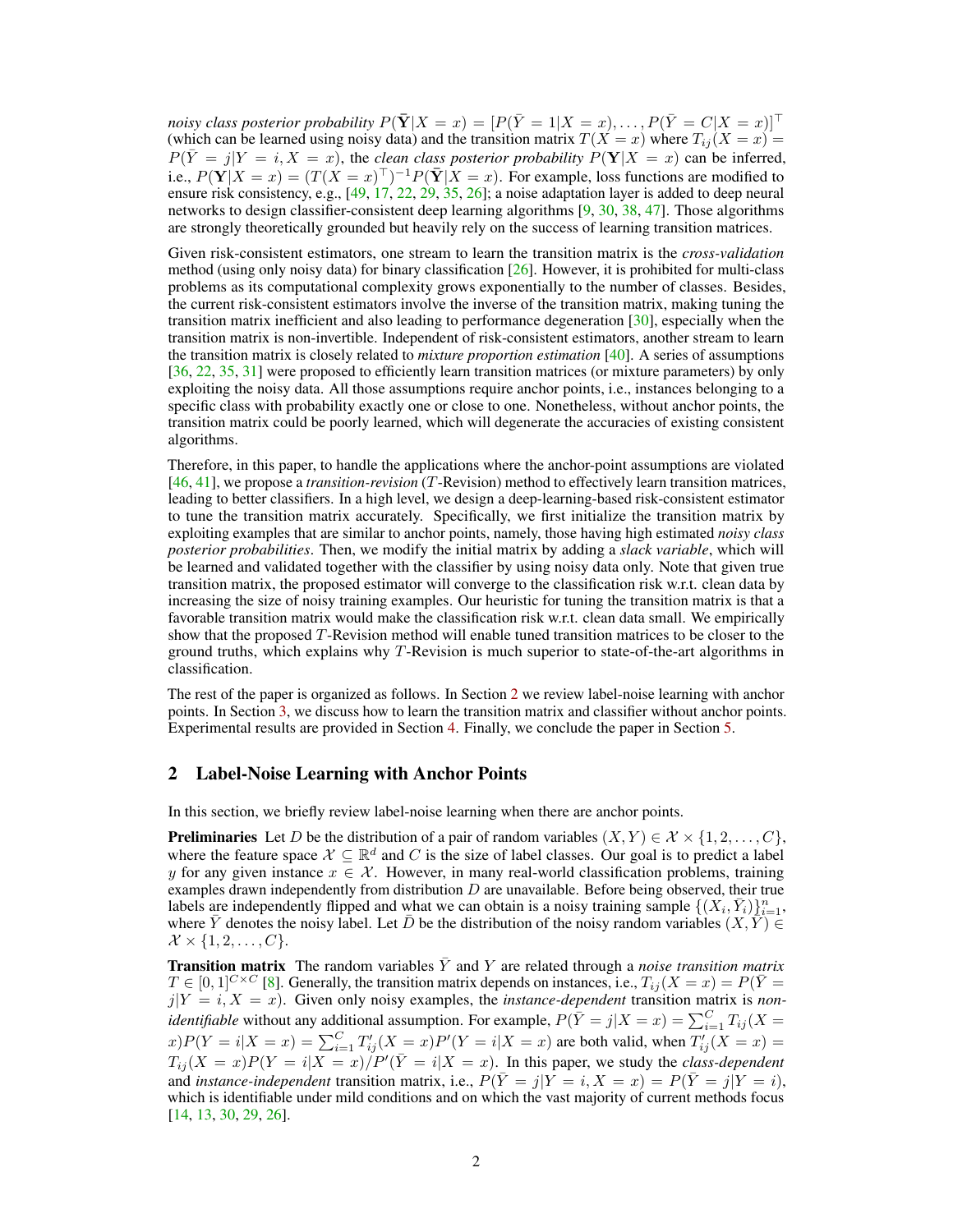Consistent algorithms The transition matrix bridges the class posterior probabilities for noisy and clean data, i.e.,  $P(\overline{Y} = j | X = x) = \sum_{i=1}^{C} T_{ij} P(Y = i | X = x)$ . Thus, it has been exploited to build consistent algorithms. Specifically, it has been used to modify loss functions to build *risk-consistent* estimators, e.g., [\[26,](#page-10-9) [35,](#page-10-8) [30\]](#page-10-10), and has been used to correct hypotheses to build *classifier-consistent* algorithms, e.g., [\[9,](#page-9-5) [30,](#page-10-10) [47\]](#page-11-7). Note that an estimator is risk-consistent if, by increasing the size of noisy examples, the *empirical risk* calculated by noisy examples and the modified loss function will converge to the *expected risk* calculated by clean examples and the original loss function. Similarly, an algorithm is classifier-consistent if, by increasing the size of noisy examples, the learned classifier will converge to the optimal classifier learned by clean examples. Definitions of the expected and empirical risks can be found in Appendix B, where we further discuss how consistent algorithms work.

Anchor points The successes of consistent algorithms rely on firm bridges, i.e., accurately learned transition matrices. To learn transition matrices, the concept of anchor point was proposed [\[22,](#page-10-6) [35\]](#page-10-8). Anchor points are defined in the clean data domain, i.e., an instance *x* is an anchor point for the class *i* if  $P(Y = i | X = x)$  is equal to one or close to one<sup>1</sup>. Given an *x*, if  $P(Y = i | X = x) = 1$ , we have that for  $k \neq i$ ,  $P(Y = k | X = x) = 0$ . Then, we have

$$
P(\bar{Y} = j | X = x) = \sum_{k=1}^{C} T_{kj} P(Y = k | X = x) = T_{ij}.
$$
\n(1)

Namely, *T* can be obtained via estimating the noisy class posterior probabilities for anchor points [\[47\]](#page-11-7). However, the requirement of given anchor points is a bit strong. Thus, anchor points are assumed to exist but unknown in datasets, which can be identified either theoretically [\[22\]](#page-10-6) or heuristically [\[30\]](#page-10-10).

Transition matrix learning is also closely related to *mixture proportion estimation* [\[40\]](#page-11-8), which is independent of classification. By giving only noisy data, to ensure the *learnability* and efficiency of learning transition matrices (or mixture parameters), a series of assumptions were proposed, e.g., *irreducibility* [\[36\]](#page-10-11), *anchor point* [\[22,](#page-10-6) [35\]](#page-10-8), and *separability* [\[31\]](#page-10-12). All those assumptions require anchor points or instances belonging to a specific class with probability one or approaching one.

When there are no anchor points in datasets/data distributions, all the above mentioned methods will lead to inaccurate transition matrices, which will degenerate the performances of current consistent algorithms. This motivates us to investigate how to maintain the efficacy of those consistent algorithms without using exact anchor points.

## <span id="page-2-0"></span>3 Label-Noise Learning without Anchor Points

This section presents a deep-learning-based riskconsistent estimator for the classification risk w.r.t. clean data. We employ this estimator to tune the transition matrix effectively without using anchor points, which finally leads to better classifiers.

<span id="page-2-3"></span><span id="page-2-2"></span>

Figure 1: Illustrative experimental results (using a 5-class classification problem as an example). The noisy class posterior probability  $P(Y|X = x)$  can be estimated by exploiting noisy data. Let an example have  $P(Y|X = r) = [0.141 \cdot 0.189 \cdot 0.239 \cdot 0.281 \cdot 0.15]$  If  $x$  = [0*.*141; 0*.*189; 0*.*239; 0*.*281; 0*.*15]. the true transition matrix *T* is given, we can infer the clean class posterior probability as  $P(Y|X = x) = (T<sup>T</sup>)^{-1}P(\overline{Y}|X = x)$ *x*) = [0*.*15; 0*.*28; 0*.*25; 0*.*3; 0*.*02] and that the instance belongs to the fourth class. However, if the transition matrix is not accurately learned as *T*˜ (only slightly differing from *T* with two entries in the second row), the clean class posterior probability can be inferred as  $P(Y|X = x) = (\tilde{T}^\top)^{-1}P(\bar{Y}|X = x)$ *x*) = [0*.*1587; 0*.*2697; 0*.*2796; 0*.*2593; 0*.*0325] and the instance could be mistakenly classified into the third class.

<span id="page-2-1"></span><sup>&</sup>lt;sup>1</sup>In the literature, the assumption inf<sub>*x*</sub>  $P(Y = i | X = x) \rightarrow 1$  was introduced as irreducibility [\[5\]](#page-9-7) to ensure the transition matrix is identifiable; an anchor point *x* for class *i* is defined by  $P(Y = i | X = x) = 1$  [\[35,](#page-10-8) [22\]](#page-10-6) to ensure a fast convergence rate. In this paper, we generalize the definition for the anchor point family, including instances whose class posterior probability  $P(Y = i | X = x)$  is equal to or close to one.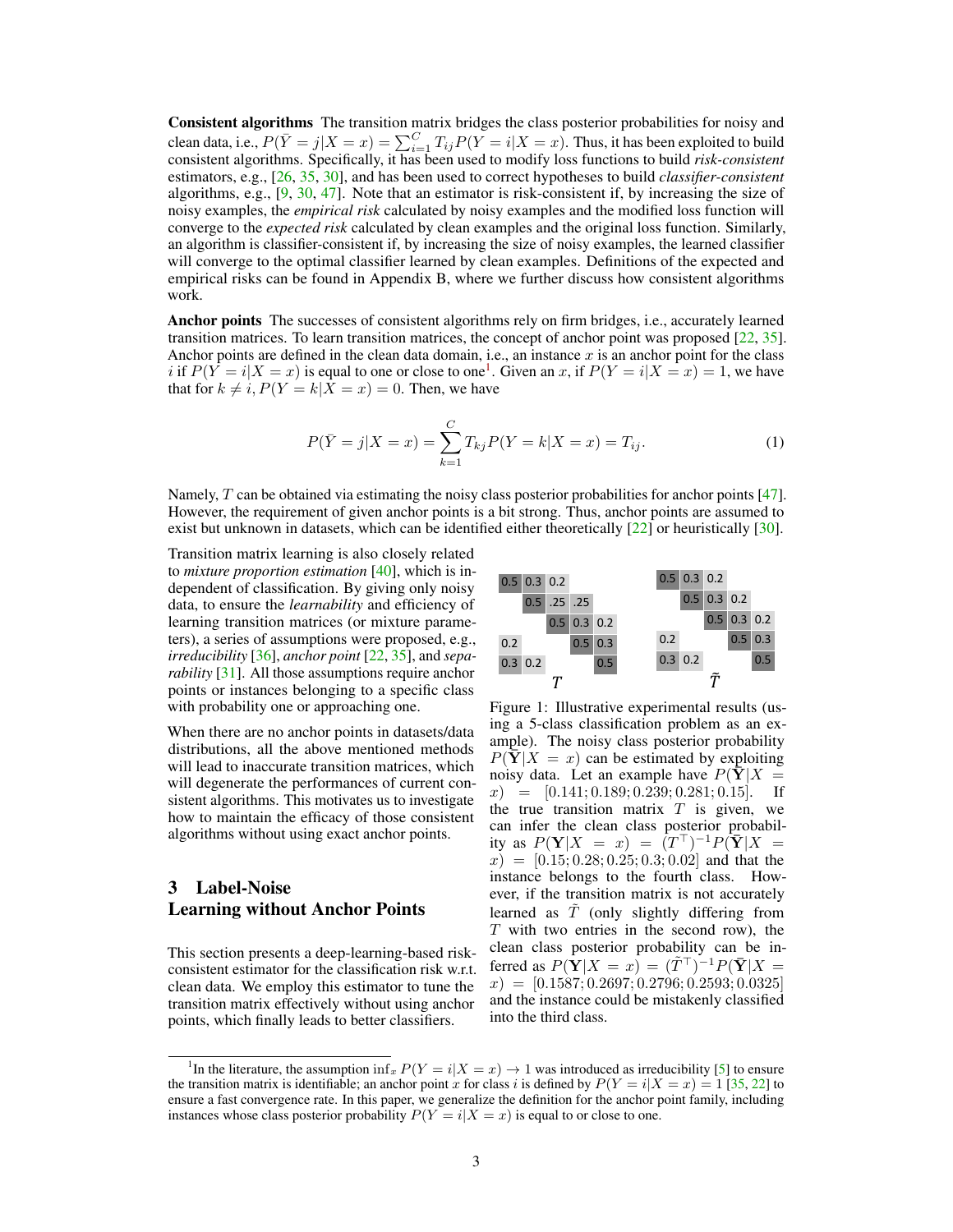#### 3.1 Motivation

According to Eq. [\(1\)](#page-2-2), to learn the transition matrix,  $P(\bar{Y}|X=x)$  needs to be estimated and anchor points need to be given. Note that learning  $P(\bar{Y}|X=x)$  may introduce error. Even worse, when there are no anchor points, it will be problematic if we use existing methods  $[36, 22, 35, 31]$  $[36, 22, 35, 31]$  $[36, 22, 35, 31]$  $[36, 22, 35, 31]$  $[36, 22, 35, 31]$  $[36, 22, 35, 31]$  $[36, 22, 35, 31]$  to learn transition matrices. For example, let  $P(Y|X = x^i)$  be the *i*-th column of a matrix *L*,  $i = 1, ..., C$ . If  $x^i$  is an anchor point for the *i*-th class, then *L* is an identity matrix. According to Eq. [\(1\)](#page-2-2), if we use  $x^i$  as an anchor point for the *i*-th class while  $P(Y = i | X = x^i) \neq 1$  (e.g., the identified instances in [\[30\]](#page-10-10) are not guaranteed to be anchor points), the learned transition matrix would be *T L*, where *L* is a non-identity matrix. This means that transition matrices will be inaccurately estimated.

Based on inaccurate transition matrices, the accuracy of current consistent algorithms will significantly degenerate. To demonstrate this, Figure [1](#page-2-3) shows that given a noisy class posterior probability  $P(\bar{Y}|X=x)$ , even if the transition matrix changes slightly by two entries, e.g.,  $||T - \bar{T}||_1 / ||T||_1 =$ 0.02 where *T* and  $\tilde{T}$  are defined in Figure [1](#page-2-3) and  $||T||_1 = \sum_{ij} |T_{ij}|$ , the inferred class posterior probability for the clean data may lead to an incorrect classification. Since anchor points require clean class posterior probabilities to be or approach one, which is quite strong to some real-world applications  $[46, 41]$  $[46, 41]$  $[46, 41]$ , we would like to study how to maintain the performances of current consistent algorithms when there are no anchor points and then transition matrices are inaccurately learned.

## 3.2 Risk-consistent estimator

Intuitively, the entries of transition matrix can be tuned by minimizing the risk-consistent estimator, since the estimator is asymptotically identical to the expected risk for the clean data and that a favorable transition matrix should make the clean expected risk small. However, existing riskconsistent estimators involve the inverse of transition matrix (more details are provided in Appendix B), which degenerates classification performances [\[30\]](#page-10-10) and makes tuning the transition matrix ineffectively. To address this, we propose a risk-consistent estimator that does not involve the inverse of the transition matrix.

The inverse of transition matrix is involved in risk-consistent estimators, since the noisy class posterior probability  $P(\overline{Y} | X = x)$  and the transition matrix are explicitly or implicitly used to infer the clean class posterior probability  $P(Y|X = x)$ , i.e.,  $P(Y|X = x) = (T<sup>T</sup>)<sup>-1</sup>P(\bar{Y}|X = x)$ . To avoid the inverse in building risk-consistent estimators, we directly estimate  $P(Y|X = x)$  instead of inferring it through  $P(\bar{Y}|X=x)$ . Thanks to the equation  $T^{\top}P(Y|X=x) = P(\bar{Y}|X=x)$ ,  $P(Y|X = x)$  and  $P(\bar{Y}|X = x)$  could be estimated at the same time by adding the true transition matrix to modify the output of the softmax function, e.g., [\[47,](#page-11-7) [30\]](#page-10-10). Specifically,  $P(Y|X=x)$  can be learned by exploiting the noisy data, as shown in Figure [2](#page-4-0) by minimizing the unweighted loss  $\bar{R}_n(f) = 1/n \sum_{i=1}^n \ell(f(X_i), \bar{Y}_i)$ , where  $\ell(f(X), \bar{Y})$  is a loss function [\[25\]](#page-10-13). Let  $\hat{T} + \Delta T$  be the true transition matrix, i.e.,  $\hat{T} + \Delta T = T$ . Due to  $P(\bar{Y}|X = x) = T^{\top}P(Y|X = x)$ , the output of the softmax function  $g(x) = \hat{P}(Y|X = x)$  before the transition matrix is an approximation for  $P(Y|X = x)$ . However, the learned  $g(x) = \hat{P}(Y|X = x)$  by minimizing the unweighted loss may perform poorly if the true transition matrix is inaccurately learned as explained in the motivation.

If having  $P(Y|X=x)$  and  $P(\bar{Y}|X=x)$ , we could employ the *importance reweighting* technique [\[11,](#page-9-8) [22\]](#page-10-6) to rewrite the expected risk w.r.t. clean data without involving the inverse of transition matrix. Specifically,

<span id="page-3-0"></span>
$$
R(f) = \mathbb{E}_{(X,Y)\sim D}[\ell(f(X),Y)] = \int_x \sum_i P_D(X=x,Y=i)\ell(f(x),i)dx
$$
  
\n
$$
= \int_x \sum_i P_{\bar{D}}(X=x,\bar{Y}=i) \frac{P_D(X=x,\bar{Y}=i)}{P_{\bar{D}}(X=x,\bar{Y}=i)} \ell(f(x),i)dx
$$
  
\n
$$
= \int_x \sum_i P_{\bar{D}}(X=x,\bar{Y}=i) \frac{P_D(\bar{Y}=i|X=x)}{P_{\bar{D}}(\bar{Y}=i|X=x)} \ell(f(x),i)dx
$$
  
\n
$$
= \mathbb{E}_{(X,Y)\sim \bar{D}}[\bar{\ell}(f(X),Y)],
$$
\n(2)

where *D* denotes the distribution for clean data,  $\overline{D}$  for noisy data,  $\overline{\ell}(f(x), i)$  $\frac{P_D(\overline{Y}=i|X=x)}{P_D(\overline{Y}=i|X=x)}\ell(f(x), i)$ , and the second last equation holds because label noise is assumed to be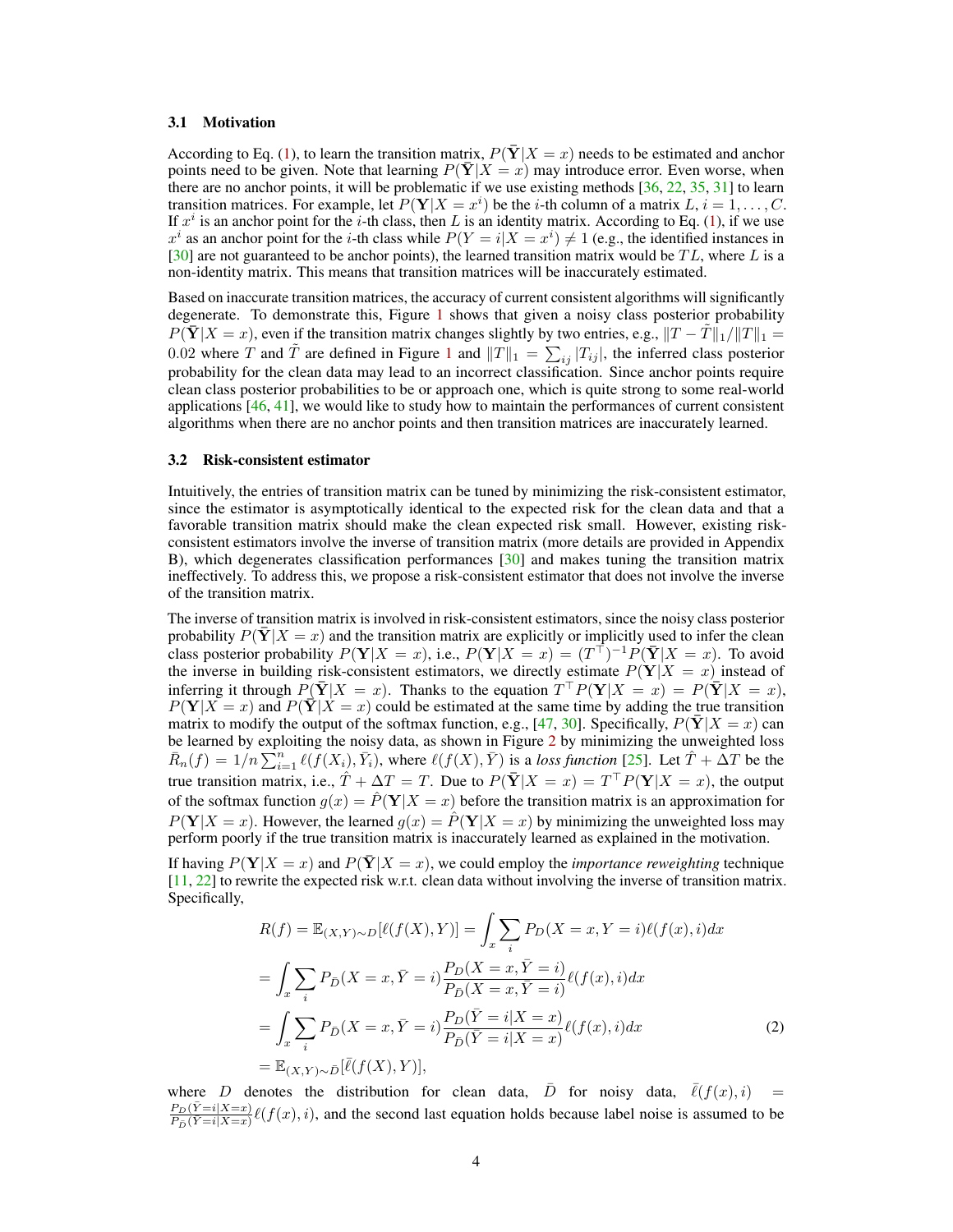<span id="page-4-0"></span>

Figure 2: An overview of the proposed method. The proposed method will learn a more accurate classifier because the transition matrix is renovated.

<span id="page-4-1"></span>

| Algorithm 1 Reweight T-Revision (Reweight-R) Algorithm. |  |  |
|---------------------------------------------------------|--|--|
|                                                         |  |  |

**Input**: Noisy training sample  $\mathcal{D}_t$ ; Noisy validation set  $\mathcal{D}_v$ .

#### Stage 1: Learn *T*ˆ

1: Minimize the unweighted loss to learn  $\hat{P}(\bar{Y}|X=x)$  without a noise adaption layer;

2: Initialize  $\hat{T}$  according to Eq. [\(1\)](#page-2-2) by using instances with the highest  $\hat{P}(\bar{Y} = i | X = x)$  as anchor points for the *i*-th class;

## Stage 2: Learn the classifier  $f$  and  $\Delta T$

3: Initialize the neural network by minimizing the weighted loss with a noisy adaption layer  $\hat{T}^{\top}$ ; 4: Minimize the weighted loss to learn *f* and  $\Delta T$  with a noisy adaption layer  $(\hat{T} + \Delta T)^{\top}$ ;

//Stopping criterion for learning  $\hat{P}(\bar{Y}|X=x)$ , f and  $\Delta T$ : when  $\hat{P}(\bar{Y}|X=x)$  yields the minimum classification error on the noisy validation set *D<sup>v</sup>*

**Output:**  $\hat{T}$ ,  $\Delta T$ , and  $f$ .

independent of instances. In the rest of the paper, we have omitted the subscript for *P* when no confusion is caused. Since  $P(\bar{Y}|X=x) = T^{\top}P(Y|X=x)$  and that the diagonal entries of (learned) transition matrices for label-noise learning are all much larger than zero,  $P_D(\overline{Y} = i | X = x) \neq 0$ implies  $P_{\bar{D}}(\bar{Y}=i|X=x) \neq 0$ , which also makes the proposed importance reweighting method stable without truncating the importance ratios.

Eq. [\(2\)](#page-3-0) shows that the expected risk w.r.t. clean data and the loss  $\ell(f(x), i)$  is equivalent to an expected risk w.r.t. noisy data and a reweighted loss, i.e.,  $\frac{P_D(\overline{Y}=i|X=x)}{P_D(\overline{Y}=i|X=x)}\ell(f(x),i)$ . The empirical counterpart of the risk in the rightmost-hand side of Eq. [\(2\)](#page-3-0) is therefore a risk-consistent estimator for label-noise learning. We exploit a deep neural network to build this counterpart. As shown in Figure [2,](#page-4-0) we use the output of the softmax function  $g(x)$  to approximate  $P(Y|X = x)$ , i.e.,  $g(x) = \hat{P}(\mathbf{Y}|X = x) \approx P(\mathbf{Y}|X = x)$ . Then,  $T^{\top}g(x)$  (or  $(\hat{T} + \Delta T)^{\top}g(x)$  in the figure) is an approximation for  $P(\overline{Y} | X = x)$ , i.e.,  $T^{\top} g(x) = \hat{P}(\overline{Y} | X = x) \approx P(\overline{Y} | X = x)$ . By employing  $P(Y = y|X = x)/P(\overline{Y} = y|X = x)$  as weight, we build the risk-consistent estimator as

$$
\bar{R}_{n,w}(T,f) = \frac{1}{n} \sum_{i=1}^{n} \frac{g_{\bar{Y}_i}(X_i)}{(T^\top g)_{\bar{Y}_i}(X_i)} \ell(f(X_i), \bar{Y}_i),\tag{3}
$$

where  $f(X) = \arg \max_{j \in \{1, ..., C\}} g_j(X), g_j(X)$  is an estimate for  $P(Y = j | X)$ , and the subscript *w* denotes that the loss function is weighted. Note that if the true transition matrix *T* is given,  $\bar{R}_{n,w}(T,f)$  only has one argument *g* to learn.

#### 3.3 Implementation and the *T*-revision method

When the true transition matrix *T* is unavailable, we propose to use  $\bar{R}_{n,w}(\hat{T} + \Delta T, f)$  to approximate  $R(f)$ , as shown in Figure [2.](#page-4-0) To minimize  $\bar{R}_{n,w}(T + \Delta T, f)$ , a two-stage training procedure is proposed. Stage 1: first learn  $P(Y|X = x)$  by minimizing the unweighted loss without a noise adaption layer and initialize  $\hat{T}$  by exploiting examples that have the highest learned  $\hat{P}(\bar{Y}|X=x)$ ; Stage 2: modify the initialization  $\hat{T}$  by adding a slack variable  $\Delta T$  and learn the classifier and  $\Delta T$ by minimizing the weighted loss. The procedure is called the Weighted *T*-Revision method and is summarized in Algorithm [1.](#page-4-1) It is worthwhile to mention that all anchor points based consistent estimators for label-noise learning have a similar two-stage training procedure. Specifically, with one stage to learn  $P(\bar{Y} | X = x)$  and the transition matrix and a second stage to learn the classifier for the clean data.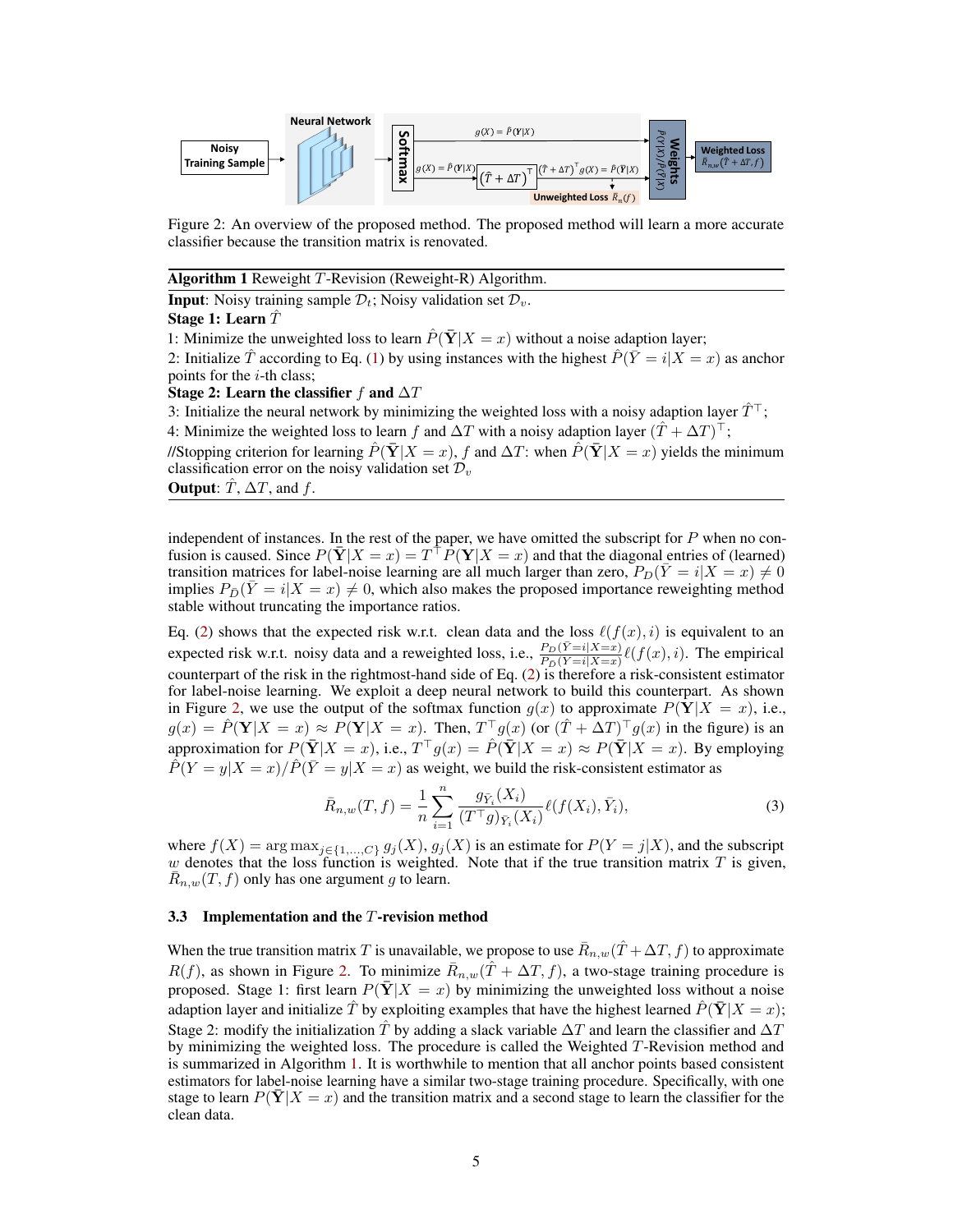The proposed *T*-revision method works because we learn  $\Delta T$  by minimizing the risk-consistent estimator, which is asymptotically equal to the expected risk w.r.t. clean data. The learned slack variable can also be validated on the noisy validation set, i.e., to check if  $P(Y|X=x)$  fits the validation set. The philosophy of our approach is similar to that of the cross-validation method. However, the proposed method does not need to try different combinations of parameters  $(\Delta T)$  is learned) and thus is much more computationally efficient. Note that the proposed method will also boost the performances of consistent algorithms even there are anchor points as the transition matrices and classifiers are jointly learned. Note also that if a clean validation set is available, it can be used to better initialize the transition matrix, to better validate the slack variable  $\Delta T$ , and to fine-tune the deep network.

#### 3.4 Generalization error

While we have discussed the use of the proposed estimator for evaluating the risk w.r.t clean data, we theoretically justify how it generalizes for learning classifiers. Assume the neural network has *d* layers, parameter matrices  $W_1, \ldots, W_d$ , and activation functions  $\sigma_1, \ldots, \sigma_{d-1}$  for each layer. Let denote the mapping of the neural network by  $h: x \mapsto W_d \sigma_{d-1}(W_{d-1} \sigma_{d-2}(\ldots \sigma_1(W_1 x))) \in \mathbb{R}^C$ . Then, the output of the softmax is defined by  $g_i(x) = \exp(h_i(x))/\sum_{k=1}^{C} \exp(h_k(x)), i = 1, \ldots, C$ . Let  $\hat{f} = \arg \max_{i \in \{1, ..., C\}} \hat{g}_i$  be the classifier learned from the hypothesis space *F* determined by the real-valued parameters of the neural network, i.e.,  $\hat{f} = \arg \min_{f \in F} \bar{R}_{n,w}(f)$ .

<span id="page-5-2"></span>To derive a generalization bound, as the common practice  $[6, 25]$  $[6, 25]$  $[6, 25]$ , we assume that instances are upper bounded by *B*, i.e.,  $||x|| \leq B$  for all  $x \in \mathcal{X}$ , and that the loss function is *L*-Lipschitz continuous w.r.t.  $f(x)$  and upper bounded by M, i.e., for any  $f_1, f_2 \in F$  and any  $(x, \bar{y}), |\ell(f_1(x), \bar{y}) - \ell(f_2(x), \bar{y})| \le$  $L|f_1(x) - f_2(x)|$ , and for any  $(x, \bar{y}), \ell(f(x), \bar{y}) \leq M$ .

**Theorem 1** Assume the Frobenius norm of the weight matrices  $W_1, \ldots, W_d$  are at most *M*1*,...,Md. Let the activation functions be 1-Lipschitz, positive-homogeneous, and applied element-wise (such as the ReLU). Let the loss function be the cross-entropy loss, i.e.,*  $\ell(f(x), \bar{y}) =$  $-\sum_{i=1}^{C} 1_{\{\bar{y}=i\}} \log(g_i(x))$ . Let  $\hat{f}$  and  $\Delta \hat{T}$  be the learned classifier and slack variable. Assume  $\Delta \hat{T}$  *is searched from a space of*  $\Delta T$  *constituting valid transition matrices<sup>[2](#page-5-1)</sup>, <i>i.e.*,  $\forall \Delta T$  *and*  $\forall i \neq j$ *,*  $\hat{T}_{ij} + \Delta T_{ij} \ge 0$  and  $\hat{T}_{ii} + \Delta T_{ii} > \hat{T}_{ij} + \Delta T_{ij}$ . Then, for any  $\delta > 0$ , with probability at least  $1 - \delta$ ,

$$
\mathbb{E}[\bar{R}_{n,w}(\hat{T}+\Delta\hat{T},\hat{f})]-\bar{R}_{n,w}(\hat{T}+\Delta\hat{T},\hat{f})\leq \frac{2BCL(\sqrt{2d\log 2}+1)\Pi_{i=1}^dM_i}{\sqrt{n}}+CM\sqrt{\frac{\log 1/\delta}{2n}}.
$$

A detailed proof is provided in Appendix C. The factor  $(\sqrt{2d \log 2} + 1)\prod_{i=1}^d M_i$  is induced by the hypothesis complexity of the deep neural network  $[10]$  (see Theorem 1 therein), which could be improved  $[27, 48, 16]$  $[27, 48, 16]$  $[27, 48, 16]$  $[27, 48, 16]$  $[27, 48, 16]$ . Although the proposed reweighted loss is more complex than the traditional unweighted loss function, we have derived a generalization error bound not larger than those derived for the algorithms employing the traditional loss  $[25]$  (can be seen by Lemma 2 in the proof of the theorem). This shows that the proposed Algorithm [1](#page-4-1) does not need a larger training sample to achieve a small difference between training error  $(\bar{R}_{n,w}(\hat{T} + \Delta \hat{T}, \hat{f}))$  and test error  $(\mathbb{E}[\bar{R}_{n,w}(\hat{T} + \Delta \hat{T}, \hat{f})])$ . Also note that deep learning is powerful in yielding a small training error. If the training sample size *n* is large, then the upper bound in Theorem [1](#page-5-2) is small, which implies a small  $\mathbb{E}[\bar{R}_{n,w}(\hat{T}+\Delta \hat{T},\hat{f})]$  and justifies why the proposed method will have small test errors in the experiment section. Meanwhile, in the experiment section, we show that the proposed method is much superior to the state-of-the-art methods in classification accuracy, implying that the small generalization error is not obtained at the cost of enlarging the approximation error.

### <span id="page-5-0"></span>4 Experiments

Datasets We verify the effectiveness of the proposed method on three synthetic noisy datasets, i.e., *MNIST* [\[19\]](#page-10-16), *CIFAR-10* [\[18\]](#page-10-17), and *CIFAR-100* [\[18\]](#page-10-17), and one real-world noisy dataset, i.e., *clothing1M*

<span id="page-5-1"></span><sup>&</sup>lt;sup>2</sup>During the training,  $T + \Delta T$  can be ensured to be a valid transition matrix by first projecting their negative entries to be zero and then performing row normalization. In the experiments,  $\Delta T$  is initialized to be a zero matrix and we haven't pushed  $T + \Delta T$  to be a valid matrix when tuning  $\Delta T$ .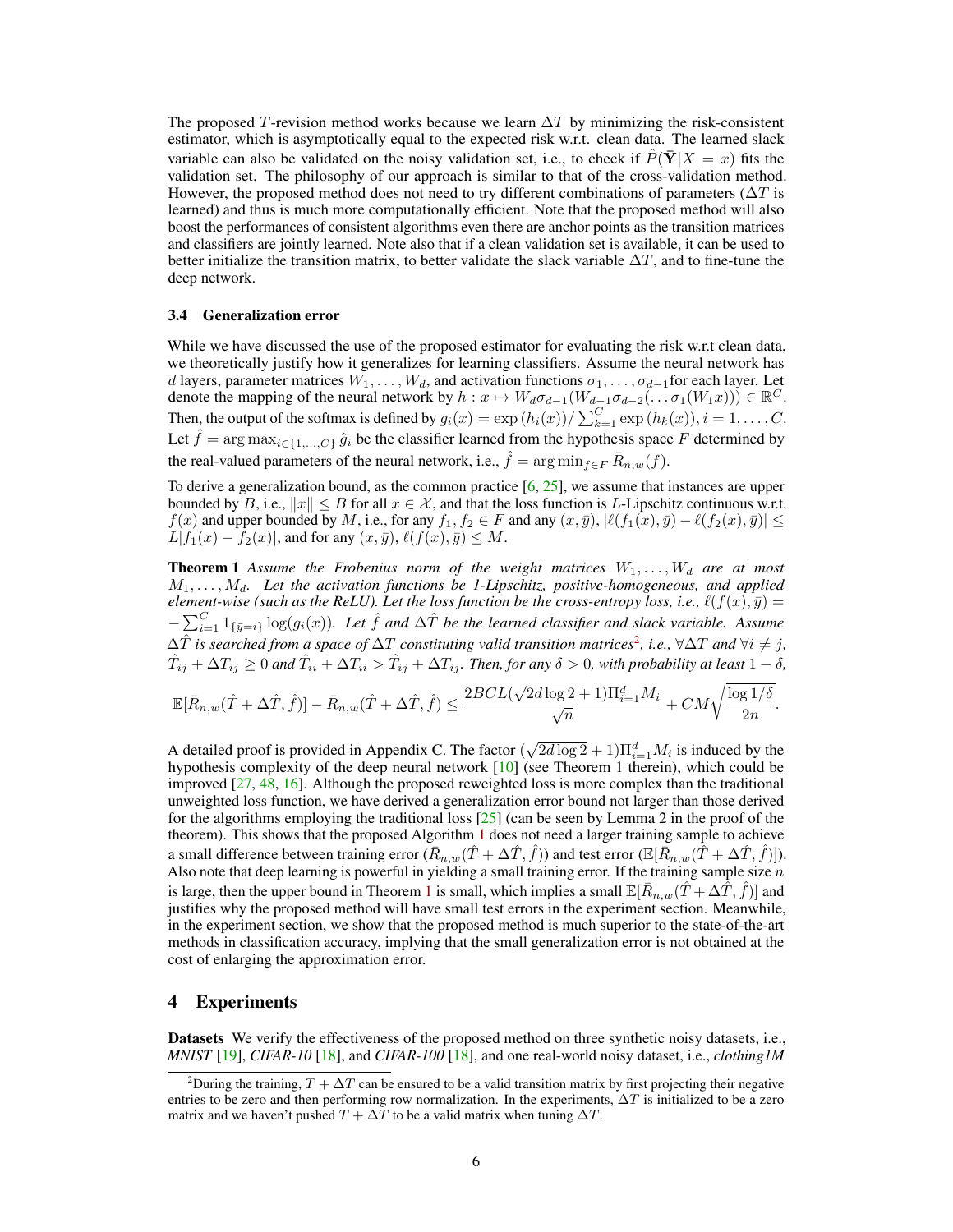<span id="page-6-0"></span>Table 1: Means and standard deviations (percentage) of classification accuracy. Methods with "-A" means that they run on the intact datasets without removing possible anchor points; Methods with "-R" means that the transition matrix used is revised by a revision  $\Delta \hat{T}$ .

|               | <b>MNIST</b>     |                  | CIFAR-10       |                  | <b>CIFAR-100</b> |                  |  |
|---------------|------------------|------------------|----------------|------------------|------------------|------------------|--|
|               | $Sym-20\%$       | $Sym-50\%$       | $Sym-20\%$     | $Sym-50\%$       | $Sym-20\%$       | $Sym-50\%$       |  |
| Decoupling-A  | $95.39 + 0.29$   | $81.52 + 0.29$   | $79.85 + 0.30$ | $52.22 + 0.45$   | $42.75 + 0.49$   | $29.24 + 0.54$   |  |
| MentorNet-A   | $96.57 + 0.18$   | $90.13 + 0.09$   | $80.49 + 0.52$ | $70.71 + 0.24$   | $52.11 + 0.10$   | $38.45 + 0.25$   |  |
| Co-teaching-A | $97.22 + 0.18$   | $91.68 + 0.21$   | $82.38 + 0.11$ | $72.80 + 0.45$   | $54.23 + 0.08$   | $41.37 + 0.08$   |  |
| Forward-A     | $98.75 + 0.08$   | $97.86 + 0.22$   | $85.63 + 0.52$ | $77.92 + 0.66$   | $57.75 + 0.37$   | $44.66 \pm 1.01$ |  |
| Reweight-A    | $98.71 \pm 0.11$ | $98.13 \pm 0.19$ | $86.77 + 0.40$ | $80.16 + 0.46$   | $58.35 + 0.64$   | $43.97 + 0.67$   |  |
| Forward-A-R   | $98.84 + 0.09$   | $98.12 + 0.22$   | $88.10 + 0.21$ | $81.11 \pm 0.74$ | $62.13 + 2.09$   | $50.46 + 0.52$   |  |
| Reweight-A-R  | $98.91 \pm 0.04$ | $98.38 + 0.21$   | $89.63 + 0.13$ | $83.40 + 0.65$   | $65.40 + 1.07$   | $50.24 \pm 1.45$ |  |

<span id="page-6-1"></span>Table 2: Means and standard deviations (percentage) of classification accuracy. Methods with "-N/A" means instances with high estimated  $P(Y|X)$  are removed from the dataset; Methods with "-R" means that the transition matrix used is revised by a revision  $\Delta T$ .

|                 | <b>MNIST</b>     |                  | CIFAR-10       |                  | <b>CIFAR-100</b> |                |
|-----------------|------------------|------------------|----------------|------------------|------------------|----------------|
|                 | $Sym-20\%$       | $Sym-50\%$       | $Sym-20\%$     | $Sym-50\%$       | $Sym-20\%$       | $Sym-50\%$     |
| Decoupling-N/A  | $95.93 + 0.21$   | $82.55 + 0.39$   | $75.37 + 1.24$ | $47.19 + 0.19$   | $39.59 + 0.42$   | $24.04 + 1.19$ |
| MentorNet-N/A   | $97.11 + 0.09$   | $91.44 + 0.25$   | $78.51 + 0.31$ | $67.37 + 0.30$   | $48.62 + 0.43$   | $33.53 + 0.31$ |
| Co-teaching-N/A | $97.69 + 0.23$   | $93.58 + 0.49$   | $81.72 + 0.14$ | $70.44 + 1.01$   | $53.21 + 0.54$   | $40.06 + 0.83$ |
| Forward-N/A     | $98.64 \pm 0.12$ | $97.74 + 0.13$   | $84.75 + 0.81$ | $74.32 + 0.69$   | $56.23 + 0.34$   | $39.28 + 0.59$ |
| Reweight-N/A    | $98.69 \pm 0.08$ | $98.05 \pm 0.22$ | $85.53 + 0.26$ | $77.70 + 1.00$   | $56.60 \pm 0.71$ | $39.28 + 0.71$ |
| Forward-N/A-R   | $98.80 + 0.06$   | $97.96 + 0.13$   | $86.93 + 0.39$ | $77.14 \pm 0.65$ | $58.72 + 0.45$   | $44.60 + 0.79$ |
| Reweight-N/A-R  | $98.85 \pm 0.02$ | $98.37 + 0.17$   | $88.90 + 0.22$ | $81.55 \pm 0.94$ | $62.00 + 1.78$   | $44.75 + 2.10$ |

[\[44\]](#page-11-12). *MNIST* has 10 classes of images including 60,000 training images and 10,000 test images. *CIFAR-10* has 10 classes of images including 50,000 training images and 10,000 test images. *CIFAR-100* also has 50,000 training images and 10,000 test images, but 100 classes. For all the datasets, we leave out 10% of the training examples as a validation set. The three datasets contain clean data. We corrupted the training and validation sets manually according to true transition matrices *T*. Specifically, we employ the symmetry flipping setting defined in Appendix D. Sym-50 generates heavy label noise and leads almost half of the instances to have noisy labels, while Sym-20 generates light label noise and leads around 20% of instances to have label noise. Note that the pair flipping setting [\[14\]](#page-9-1), where each row of the transition matrix only has two non-zero entries, has also been widely studied. However, for simplicity, we do not pose any constraint on the slack variable  $\Delta T$  to achieve specific speculation of the transition matrix, e.g., sparsity  $[13]$ . We leave this for future work.

Besides reporting the classification accuracy on test set, we also report the discrepancy between the learned transition matrix  $\hat{T} + \Delta \hat{T}$  and the true one *T*. All experiments are repeated five times on those three datasets. *Clothing1M* consists of 1M images with real-world noisy labels, and additional 50k, 14k, 10k images with clean labels for training, validation, and testing. We use the 50k clean data to help initialize the transition matrix as did in the baseline [\[30\]](#page-10-10).

Network structure and optimization For fair comparison, we implement all methods with default parameters by PyTorch on NVIDIA Tesla V100. We use a LeNet-5 network for *MNIST*, a ResNet-18 network for *CIFAR-10*, a ResNet-34 network for *CIFAR-100*. For learning the transition matrix  $\hat{T}$  in the first stage, we follow the optimization method in [\[30\]](#page-10-10). During the second stage, we first use SGD with momentum 0.9, weight decay  $10^{-4}$ , batch size 128, and an initial learning rate of  $10^{-2}$  to initialize the network. The learning rate is divided by 10 after the 40th epoch and 80th epoch. 200 epochs are set in total. Then, the optimizer and learning rate are changed to Adam and  $5 \times 10^{-7}$  to learn the classifier and slack variable. For *CIFAR-10* and *CIFAR-100*, we perform data augmentation by horizontal random flips and  $32\times32$  random crops after padding 4 pixels on each side. For *clothing IM*, we use a ResNet-50 pre-trained on ImageNet. Follow  $[30]$ , we also exploit the 1M noisy data and 50k clean data to initialize the transition matrix. In the second stage, for initialization, we use SGD with momentum 0.9, weight decay  $10^{-3}$ , batch size 32, and run with learning rates  $10^{-3}$  and  $10^{-4}$  for 5 epochs each. For learning the classifier and slack variable, Adam is used and the learning rate is changed to  $5 \times 10^{-7}$ .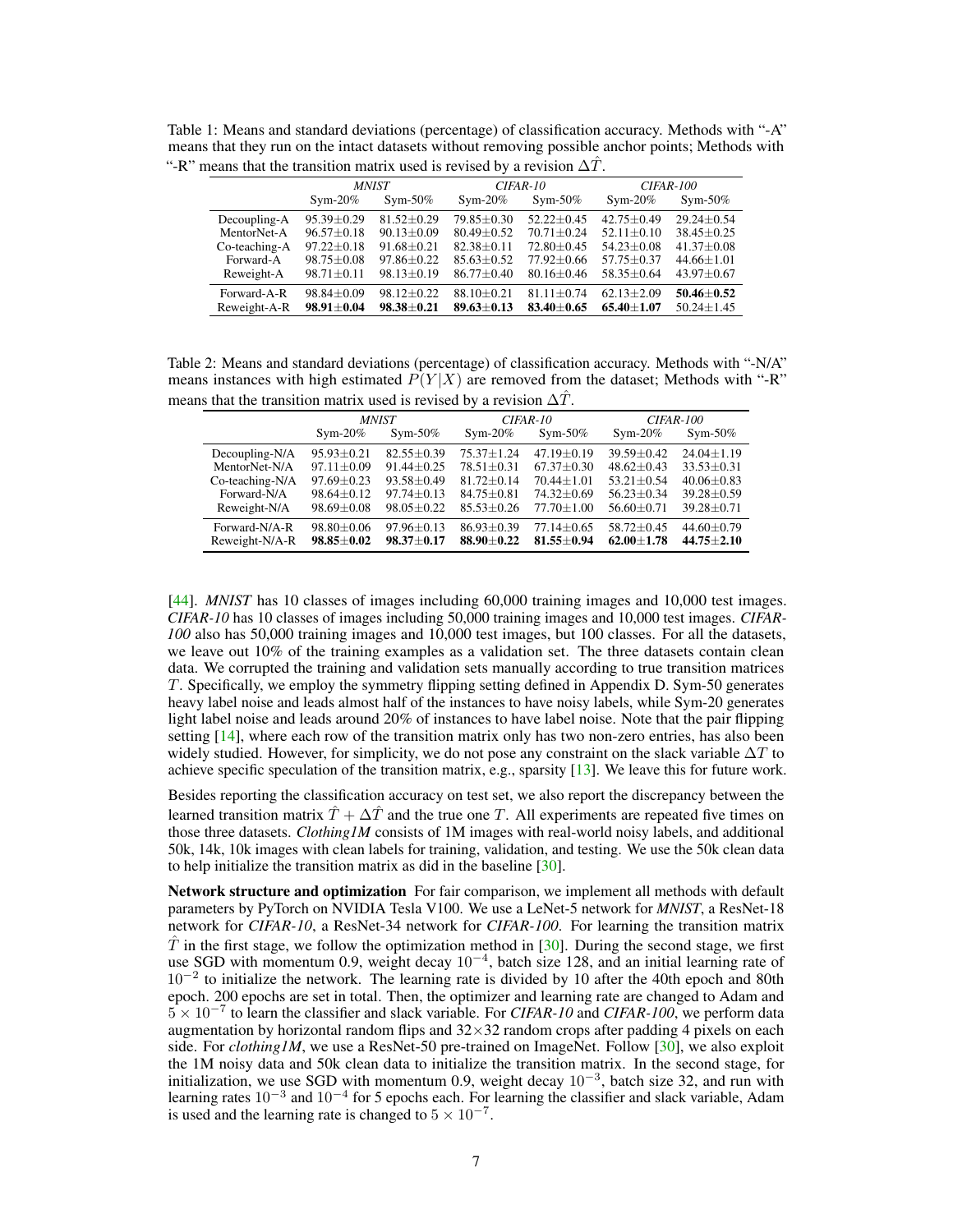<span id="page-7-0"></span>Table 3: Means and standard deviations (percentage) of classification accuracy on *MNIST* with different label noise levels. Methods with "-A" means that they run on the intact datasets without removing possible anchor points; Methods with "-R" means that the transition matrix used is revised by a revision  $\Delta \hat{T}$ ; Methods with "-N/A" means instances with high estimated  $P(Y|X)$  are removed from the dataset.

|                | $Sym-60\%$       | $Sym-70\%$       | $Sym-80\%$       |
|----------------|------------------|------------------|------------------|
| Forward-A      | $97.10 \pm 0.08$ | $96.06 \pm 0.41$ | $91.46 \pm 1.03$ |
| Forward-A-R    | $97.65 \pm 0.11$ | $96.42 \pm 0.35$ | $91.77 \pm 0.22$ |
| Reweight-A     | 97.39±0.27       | $96.25 \pm 0.26$ | $93.79 \pm 0.52$ |
| Reweight-A-R   | $97.83 \pm 0.18$ | $97.13 \pm 0.08$ | $94.19 \pm 0.45$ |
| Forward-N/A    | $96.82 + 0.14$   | $94.61 + 0.28$   | $85.95 \pm 1.01$ |
| Forward-N/A-R  | $96.99 \pm 0.16$ | $95.02 + 0.17$   | $86.04 \pm 1.03$ |
| Reweight-N/A   | $97.01 \pm 0.20$ | 95.94±0.14       | $91.59 \pm 0.70$ |
| Reweight-N/A-R | $97.81 + 0.12$   | $96.59 + 0.15$   | $91.91 \pm 0.65$ |

Table 4: Classification accuracy (percentage) on *Clothing1M*.

<span id="page-7-1"></span>

|       |       | Decoupling MentorNet Co-teaching Forward Reweight Forward-R Reweight-R |       |       |       |       |
|-------|-------|------------------------------------------------------------------------|-------|-------|-------|-------|
| 53.98 | 56.77 | 58.68                                                                  | 71.79 | 70.95 | 72.25 | 74.18 |

Baselines We compare the proposed method with state-of-the-art approaches. Specifically, we compare with the following three inconsistent but well-designed algorithms: Decoupling [\[24\]](#page-10-0), MentorNet [\[15\]](#page-9-2), and Co-teaching [\[14\]](#page-9-1), which free the learning of transition matrices. To compare with consistent estimators, we set Forward [\[30\]](#page-10-10), a classifier-consistent algorithm, and the importance reweighting method (Reweight), a risk-consistent algorithm, as baselines. The risk-consistent estimator involving the inverse of transition matrix, e.g., Backward in [\[30\]](#page-10-10), has not been included in the comparison, because it has been reported to perform worse than the Forward method [\[30\]](#page-10-10).

## 4.1 Comparison for classification accuracy

The importance of anchor points To show the importance of anchor points, we modify the datasets by moving possible anchor points, i.e., instances with large estimated class posterior probability  $P(Y|X)$ , before corrupting the training and validation sets. As the *MNIST* dataset is simple, we removed 40% of the instances with the largest estimated class posterior probabilities in each class. For *CIFAR-10* and *CIFAR-100*, we removed 20% of the instances with the largest estimated class posterior probabilities in each class. To make it easy for distinguishing, we mark a "-A" in the algorithm's name if it runs on the original intact datasets, and mark a "-N/A" in the algorithm's name if it runs on those modified datasets.

Comparing Decoupling-A, MentorNet-A, and Co-teaching-A in Table [1](#page-6-0) with Decoupling-N/A, MentorNet-N/A, and Co-teaching-N/A in Table [2,](#page-6-1) we can find that on *MNIST*, the methods with "-N/A" work better; while on *CIFAR-10* and *CIFAR-100*, the methods with "-A" work better. This is because those methods are independent of transition matrices but dependent of dataset properties. Removing possible anchors points may not always lead to performance degeneration.

Comparing Forward-A and Reweight-A with Forward-N/A and Reweight-N/A, we can find that the methods without anchor points, i.e., with "-N/A", degenerate clearly. The degeneration on *MNIST* is slight because the dataset can be well separated and many instances have high class posterior probability even in the modify dataset. Those results show that, without anchor points, the consistent algorithms will have performance degeneration. Specifically, on *CIFAR-100*, the methods with "-N/A" have much worse performance than the ones with "-A", with accuracy dropping at least 4%.

To discuss the model performances on *MNIST* with more label noise, we raise the noise rates to 60%, 70%, 80%. Other experiment settings are unchanged. The results are presented in Table [3.](#page-7-0) We can see that the proposed model outperforms the baselines more significantly as the noise rate grows.

Risk-consistent estimator vs. classifier-consistent estimator Comparing Forward-A with Reweight-A in Table [1](#page-6-0) and comparing Forward-N/A with Reweight-N/A in Table [2,](#page-6-1) it can be seen that the proposed Reweight method, a risk-consistent estimator not involving the inverse of transition matrix, works slightly better than or is comparable to Forward, a classifier-consistent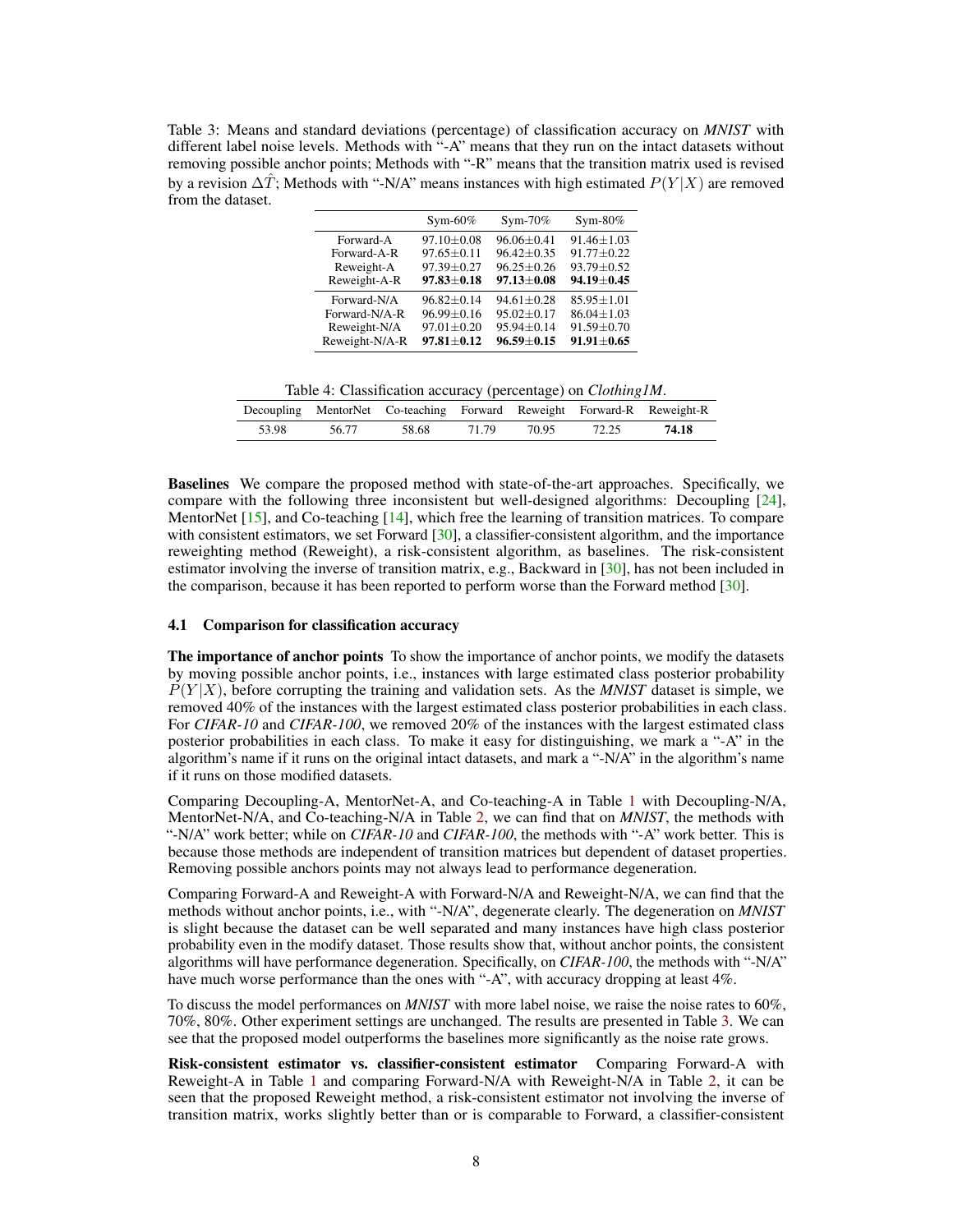

Figure 3: The estimation error of the transition matrix by employing classifier-consistent and riskconsistent estimators. The first row is about sym-20 label noise while the second row is about sym-50 label noise. The error bar for standard deviation in each figure has been shaded.

algorithm. Note that in [\[30\]](#page-10-10), it is reported that Backward, a risk-consistent estimator which involves the inverse of the transition matrix, works worse than Forward, the classifier-consistent algorithm.

**The importance of T-revision** Note that for fair comparison, we also set it as a baseline to modify the transition matrix in Forward. As shown in Tables [1](#page-6-0) and [2,](#page-6-1) methods with "-R" means that they use the proposed *T*-revision method, i.e., modify the learned  $\hat{T}$  by adding  $\Delta \hat{T}$ . Comparing the results in Tables [1](#page-6-0) and [2,](#page-6-1) we can find that the *T*-revision method significantly outperforms the others. Among them, the proposed Reweight-R works significantly better than the baseline Forward-R. We can find that the *T*-Revision method boosts the classification performance even without removing possible anchor points. The rationale behind this may be that the network, transition matrix, and classifier are jointly learned and validated and that the identified anchor points are not reliable.

Comparison on real-world dataset The proposed *T*-revision method significantly outperforms the baselines as shown in Table [4,](#page-7-1) where the highest accuracy is bold faced.

#### 4.2 Comparison for estimating transition matrices

To show that the proposed risk-consistent estimator is more effective in modifying the transition matrix, we plot the estimation error for the transition matrix, i.e.,  $||T - \hat{T} - \Delta \hat{T}||_1 / ||T||_1$ . In Figure [4,](#page--1-0) we can see that for all cases, the proposed risk-consistent-estimator-based revision leads to smaller estimator errors than the classifier-consistent algorithm based method (Forward-R), showing that the risk-consistent estimator is more powerful in modifying the transition matrix. This also explains why the proposed method works better. We provide more discussions about Figure [4](#page--1-0) in Appendix E.

## <span id="page-8-0"></span>5 Conclusion

This paper presents a risk-consistent estimator for label-noise learning without involving the inverse of transition matrix and a simple but effective learning paradigm called *T*-revision, which trains deep neural networks robustly under noisy supervision. The aim is to maintain effectiveness and efficiency of current consistent algorithms when there are no anchor points and then the transition matrices are poorly learned. The key idea is to revise the learned transition matrix and validate the revision by exploiting a noisy validation set. We conduct experiments on both synthetic and real-world label noise data to demonstrate that the proposed *T*-revision can significantly help boost the performance of label-noise learning. In the future, we will extend the work in the following aspects. First, how to incorporate some prior knowledge of the transition matrix, e.g., sparsity, into the end-to-end learning system. Second, how to recursively learn the transition matrix and classifier as our experiments show that transition matrices can be refined.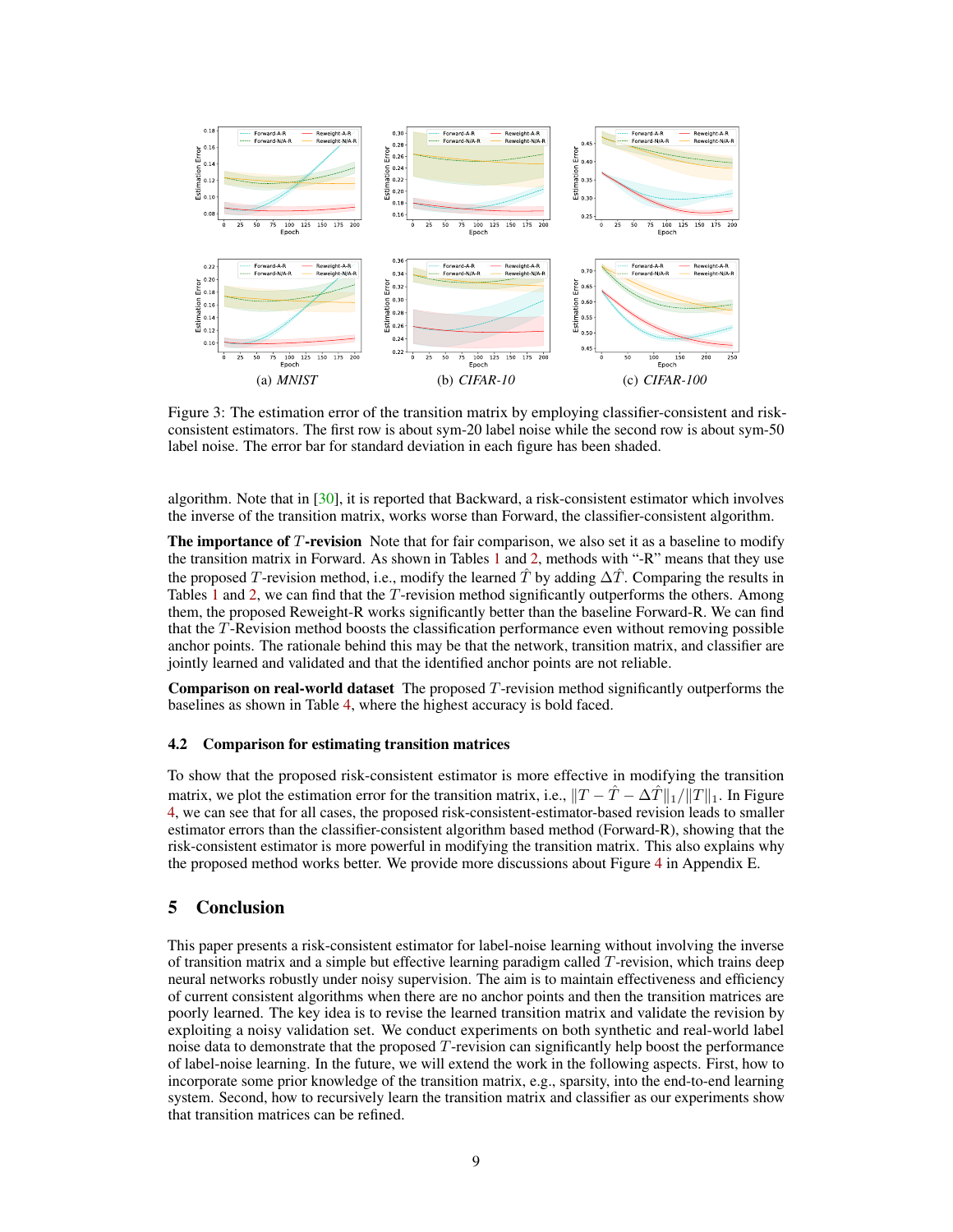## Acknowledgments

TLL was supported by Australian Research Council Project DP180103424 and DE190101473. NNW was supported by National Natural Science Foundation of China under Grants 61922066, 61876142, and the CCF-Tencent Open Fund. CG was supported by NSF of China under Grants 61602246, 61973162, NSF of Jiangsu Province under Grants BK20171430, the Fundamental Research Funds for the Central Universities under Grants 30918011319, and the "Young Elite Scientists Sponsorship Program" by CAST under Grants 2018QNRC001. MS was supported by the International Research Center for Neurointelligence (WPI-IRCN) at The University of Tokyo Institutes for Advanced Study. XBX and TLL would give special thanks to Haifeng Liu and Brain-Inspired Technology Co., Ltd. for their support of GPUs used for this research.

## **References**

- <span id="page-9-0"></span>[1] Dana Angluin and Philip Laird. Learning from noisy examples. *Machine Learning*, 2(4):343– 370, 1988.
- [2] Peter L Bartlett, Dylan J Foster, and Matus J Telgarsky. Spectrally-normalized margin bounds for neural networks. In *NeurIPS*, pages 6240–6249, 2017.
- [3] Peter L Bartlett, Michael I Jordan, and Jon D McAuliffe. Convexity, classification, and risk bounds. *Journal of the American Statistical Association*, 101(473):138–156, 2006.
- [4] Peter L Bartlett and Shahar Mendelson. Rademacher and gaussian complexities: Risk bounds and structural results. *Journal of Machine Learning Research*, 3(Nov):463–482, 2002.
- <span id="page-9-7"></span>[5] Gilles Blanchard, Gyemin Lee, and Clayton Scott. Semi-supervised novelty detection. *Journal of Machine Learning Research*, 11(Nov):2973–3009, 2010.
- <span id="page-9-9"></span>[6] Stéphane Boucheron, Olivier Bousquet, and Gábor Lugosi. Theory of classification: A survey of some recent advances. *ESAIM: probability and statistics*, 9:323–375, 2005.
- [7] Stéphane Boucheron, Gábor Lugosi, and Pascal Massart. *Concentration inequalities: A nonasymptotic theory of independence*. Oxford university press, 2013.
- <span id="page-9-6"></span>[8] Jiacheng Cheng, Tongliang Liu, Kotagiri Ramamohanarao, and Dacheng Tao. Learning with bounded instance-and label-dependent label noise. *arXiv preprint arXiv:1709.03768*, 2017.
- <span id="page-9-5"></span>[9] Jacob Goldberger and Ehud Ben-Reuven. Training deep neural-networks using a noise adaptation layer. In *ICLR*, 2017.
- <span id="page-9-10"></span>[10] Noah Golowich, Alexander Rakhlin, and Ohad Shamir. Size-independent sample complexity of neural networks. In *COLT*, pages 297–299, 2018.
- <span id="page-9-8"></span>[11] Arthur Gretton, Alex Smola, Jiayuan Huang, Marcel Schmittfull, Karsten Borgwardt, and Bernhard Schölkopf. Covariate shift by kernel mean matching. *Dataset shift in machine learning*, pages 131–160, 2009.
- <span id="page-9-4"></span>[12] Sheng Guo, Weilin Huang, Haozhi Zhang, Chenfan Zhuang, Dengke Dong, Matthew R Scott, and Dinglong Huang. Curriculumnet: Weakly supervised learning from large-scale web images. In *ECCV*, pages 135–150, 2018.
- <span id="page-9-3"></span>[13] Bo Han, Jiangchao Yao, Gang Niu, Mingyuan Zhou, Ivor Tsang, Ya Zhang, and Masashi Sugiyama. Masking: A new perspective of noisy supervision. In *NeurIPS*, pages 5836–5846, 2018.
- <span id="page-9-1"></span>[14] Bo Han, Quanming Yao, Xingrui Yu, Gang Niu, Miao Xu, Weihua Hu, Ivor Tsang, and Masashi Sugiyama. Co-teaching: Robust training of deep neural networks with extremely noisy labels. In *NeurIPS*, pages 8527–8537, 2018.
- <span id="page-9-2"></span>[15] Lu Jiang, Zhengyuan Zhou, Thomas Leung, Li-Jia Li, and Li Fei-Fei. MentorNet: Learning data-driven curriculum for very deep neural networks on corrupted labels. In *ICML*, pages 2309–2318, 2018.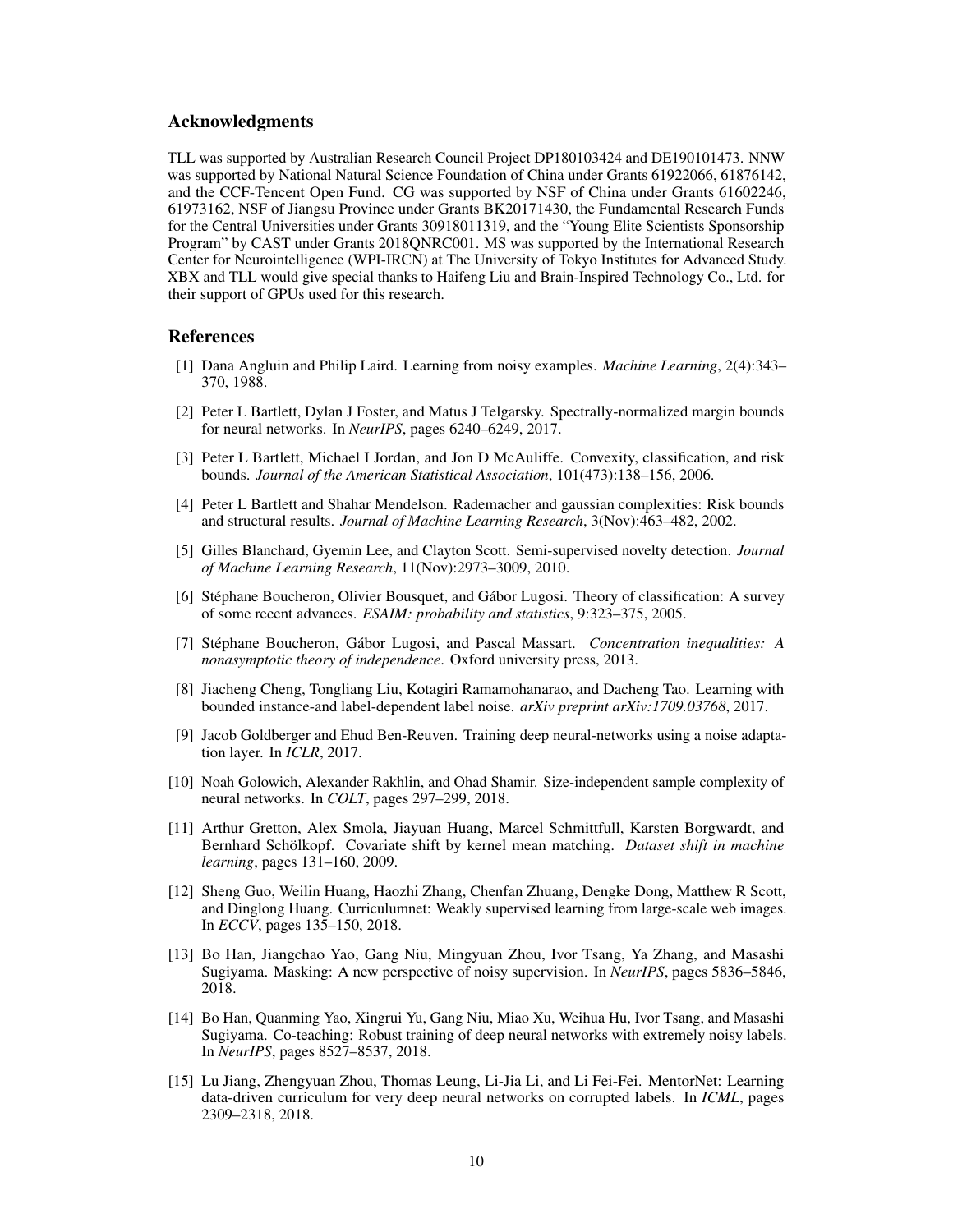- <span id="page-10-15"></span>[16] Kenji Kawaguchi, Leslie Pack Kaelbling, and Yoshua Bengio. Generalization in deep learning. *arXiv preprint arXiv:1710.05468*, 2017.
- <span id="page-10-3"></span>[17] Jan Kremer, Fei Sha, and Christian Igel. Robust active label correction. In *AISTATS*, pages 308–316, 2018.
- <span id="page-10-17"></span>[18] Alex Krizhevsky. Learning multiple layers of features from tiny images. Technical report, 2009.
- <span id="page-10-16"></span>[19] Yann LeCun, Corinna Cortes, and Christopher J.C. Burges. The MNIST database of handwritten digits. *http://yann.lecun.com/exdb/mnist/*.
- [20] Michel Ledoux and Michel Talagrand. *Probability in Banach Spaces: isoperimetry and processes*. Springer Science & Business Media, 2013.
- <span id="page-10-5"></span>[21] Yuncheng Li, Jianchao Yang, Yale Song, Liangliang Cao, Jiebo Luo, and Li-Jia Li. Learning from noisy labels with distillation. In *ICCV*, pages 1910–1918, 2017.
- <span id="page-10-6"></span>[22] Tongliang Liu and Dacheng Tao. Classification with noisy labels by importance reweighting. *IEEE Transactions on pattern analysis and machine intelligence*, 38(3):447–461, 2016.
- <span id="page-10-2"></span>[23] Xingjun Ma, Yisen Wang, Michael E Houle, Shuo Zhou, Sarah M Erfani, Shu-Tao Xia, Sudanthi Wijewickrema, and James Bailey. Dimensionality-driven learning with noisy labels. In *ICML*, pages 3361–3370, 2018.
- <span id="page-10-0"></span>[24] Eran Malach and Shai Shalev-Shwartz. Decoupling" when to update" from" how to update". In *NeurIPS*, pages 960–970, 2017.
- <span id="page-10-13"></span>[25] Mehryar Mohri, Afshin Rostamizadeh, and Ameet Talwalkar. *Foundations of Machine Learning*. MIT Press, 2018.
- <span id="page-10-9"></span>[26] Nagarajan Natarajan, Inderjit S Dhillon, Pradeep K Ravikumar, and Ambuj Tewari. Learning with noisy labels. In *NeurIPS*, pages 1196–1204, 2013.
- <span id="page-10-14"></span>[27] Behnam Neyshabur, Srinadh Bhojanapalli, David McAllester, and Nati Srebro. Exploring generalization in deep learning. In *NeurIPS*, pages 5947–5956, 2017.
- [28] Behnam Neyshabur, Srinadh Bhojanapalli, and Nathan Srebro. A PAC-Bayesian approach to spectrally-normalized margin bounds for neural networks. In *ICLR*, 2018.
- <span id="page-10-7"></span>[29] Curtis G Northcutt, Tailin Wu, and Isaac L Chuang. Learning with confident examples: Rank pruning for robust classification with noisy labels. In *UAI*, 2017.
- <span id="page-10-10"></span>[30] Giorgio Patrini, Alessandro Rozza, Aditya Krishna Menon, Richard Nock, and Lizhen Qu. Making deep neural networks robust to label noise: A loss correction approach. In *CVPR*, pages 1944–1952, 2017.
- <span id="page-10-12"></span>[31] Harish Ramaswamy, Clayton Scott, and Ambuj Tewari. Mixture proportion estimation via kernel embeddings of distributions. In *ICML*, pages 2052–2060, 2016.
- <span id="page-10-4"></span>[32] Scott E Reed, Honglak Lee, Dragomir Anguelov, Christian Szegedy, Dumitru Erhan, and Andrew Rabinovich. Training deep neural networks on noisy labels with bootstrapping. In *ICLR*, 2015.
- <span id="page-10-1"></span>[33] Mengye Ren, Wenyuan Zeng, Bin Yang, and Raquel Urtasun. Learning to reweight examples for robust deep learning. In *ICML*, pages 4331–4340, 2018.
- [34] Clayton Scott. Calibrated asymmetric surrogate losses. *Electronic Journal of Statistics*, 6:958– 992, 2012.
- <span id="page-10-8"></span>[35] Clayton Scott. A rate of convergence for mixture proportion estimation, with application to learning from noisy labels. In *AISTATS*, pages 838–846, 2015.
- <span id="page-10-11"></span>[36] Clayton Scott, Gilles Blanchard, and Gregory Handy. Classification with asymmetric label noise: Consistency and maximal denoising. In *COLT*, pages 489–511, 2013.